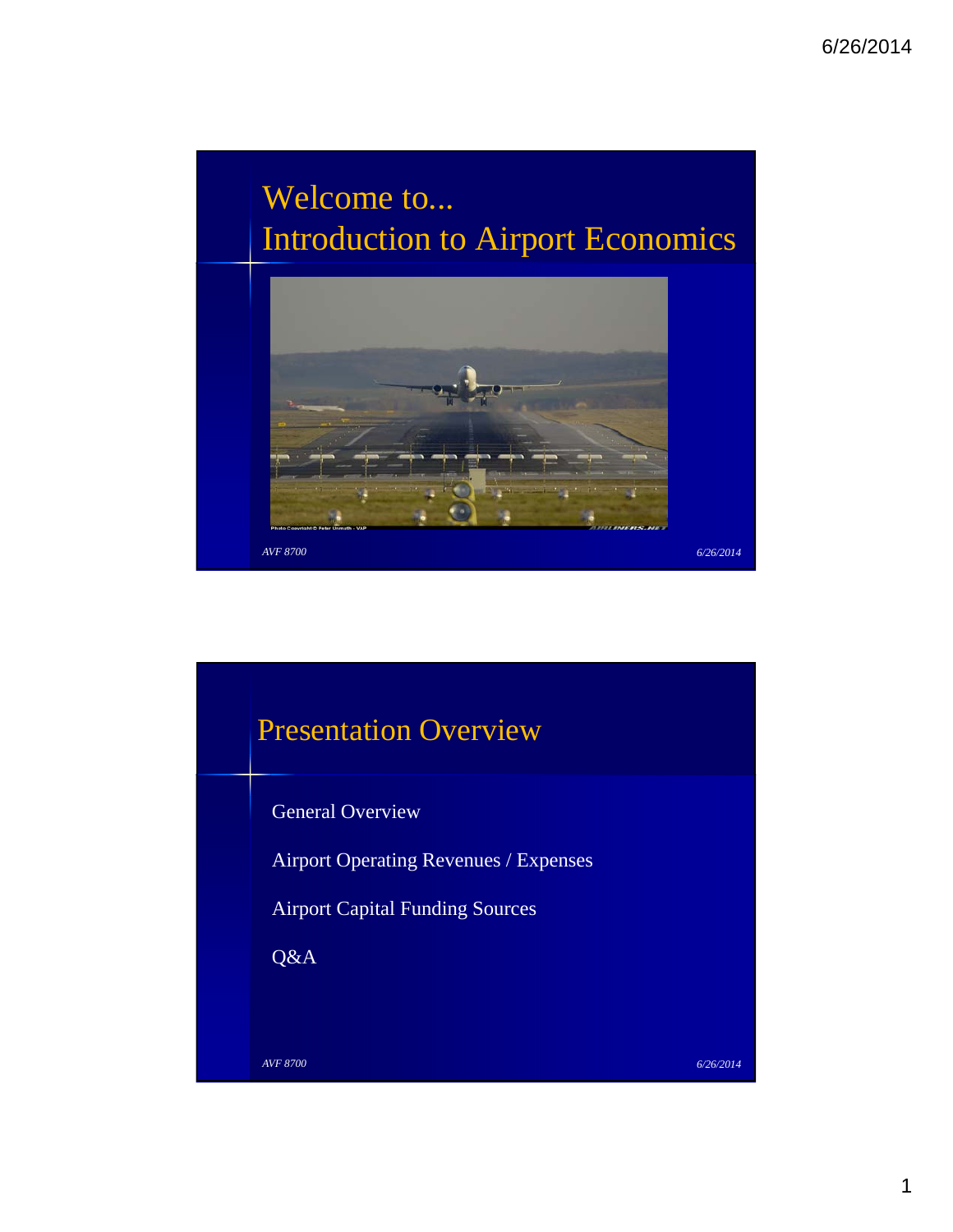| <b>Terms / Acronyms to Know</b> |             |  |
|---------------------------------|-------------|--|
| <b>AIP</b>                      | <b>AOM</b>  |  |
| <b>NPIAS</b>                    | <b>LOI</b>  |  |
| <b>PFC</b>                      | <b>GARB</b> |  |
| <b>CFC</b>                      | <b>ACIP</b> |  |
| <b>CAFR</b>                     | <b>ALP</b>  |  |
| <b>MII</b>                      | <b>FMV</b>  |  |
| <b>GAAP</b>                     | <b>MAG</b>  |  |

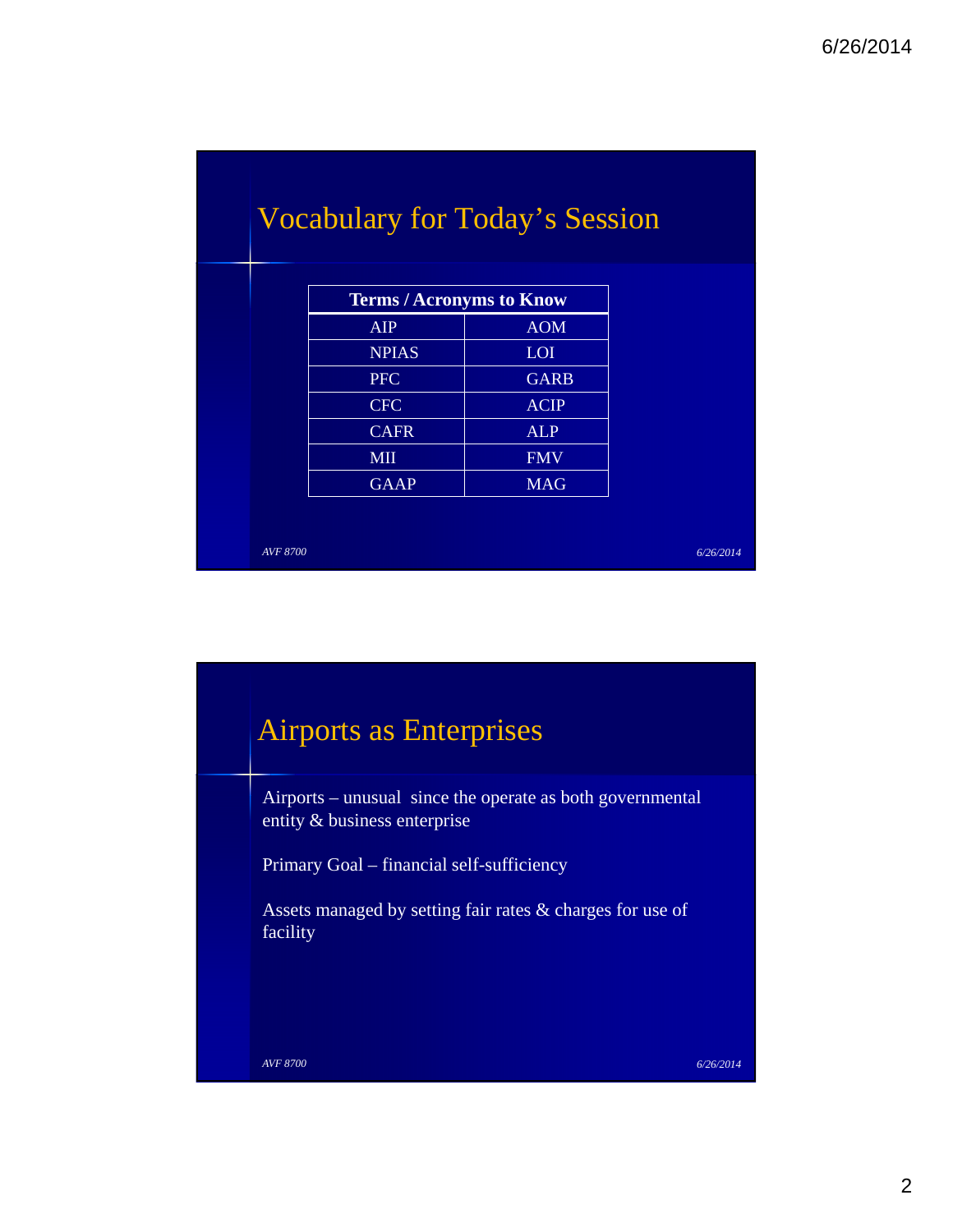### *AVF 8700 6/26/2014* Airport Activity Passengers generate… Airline travel Concession purchases Parking *\* measured by enplanements* Aircraft generate… Landing Fees Parking/Ramp Fees Hangar Rentals Fuel Sales *\* measured by operations*

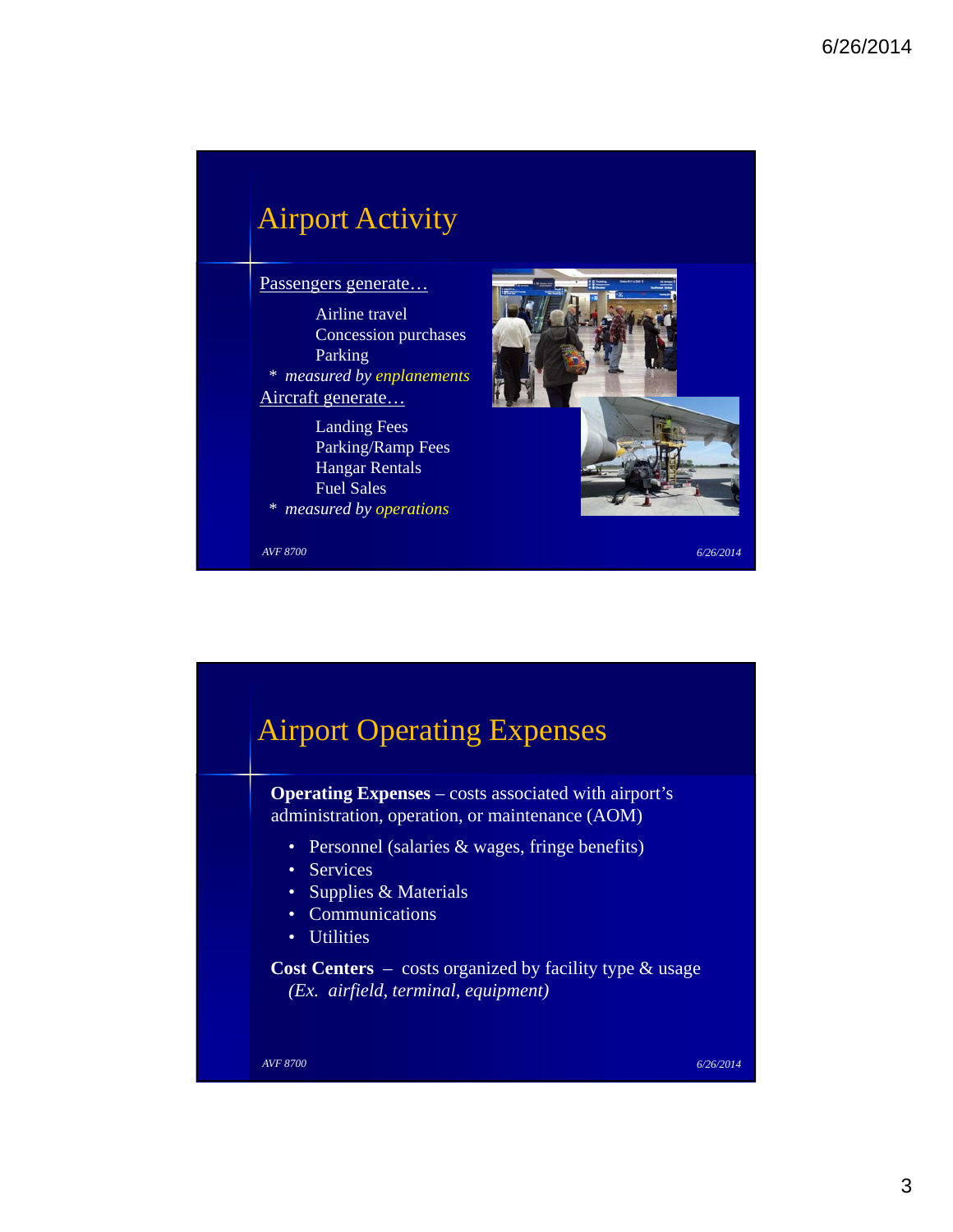## Airport Cost Centers

**Cost Centers** - activities that have direct AOM expenses associated with operation and maintenance of facility

Examples of airport cost centers include:

- Airfield Facilities runways, taxiways & apron
- Terminal Facilities building & equipment
- Landside Facilities access roads & parking
- Other ARFF building & equipment, security

All expenses (including labor) important to track & allocate to activity

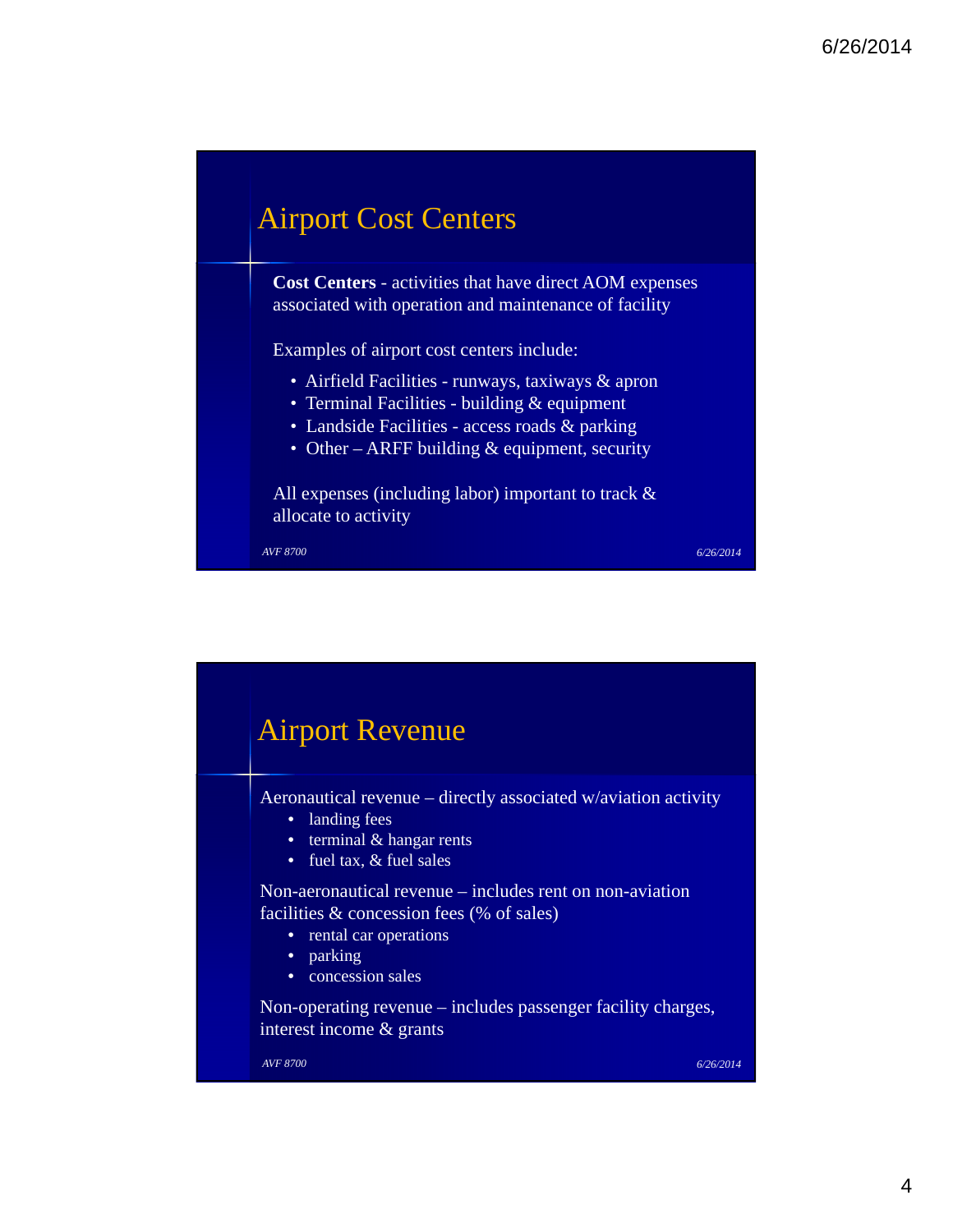

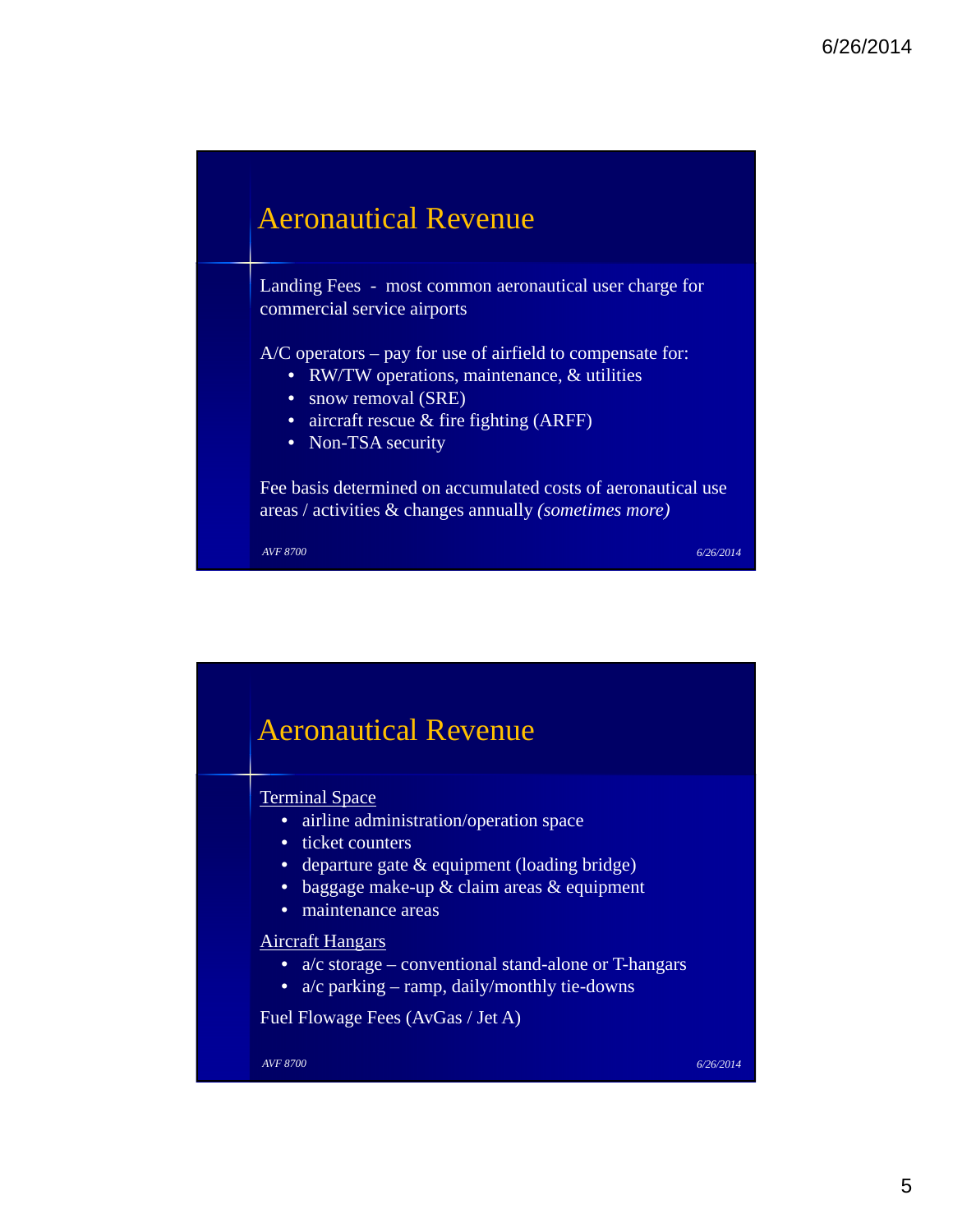## Non-Aeronautical Revenue

**Non-Aeronautical Revenue** – incidental or unrelated to aviation activity

#### **Examples**

- terminal space rentals
- concessions (privilege fee for retail merchandise & services)
- rental cars counters, parking & servicing areas
- vehicle parking
- advertising space
- Vacant land & facilities not adjacent to airfield\*

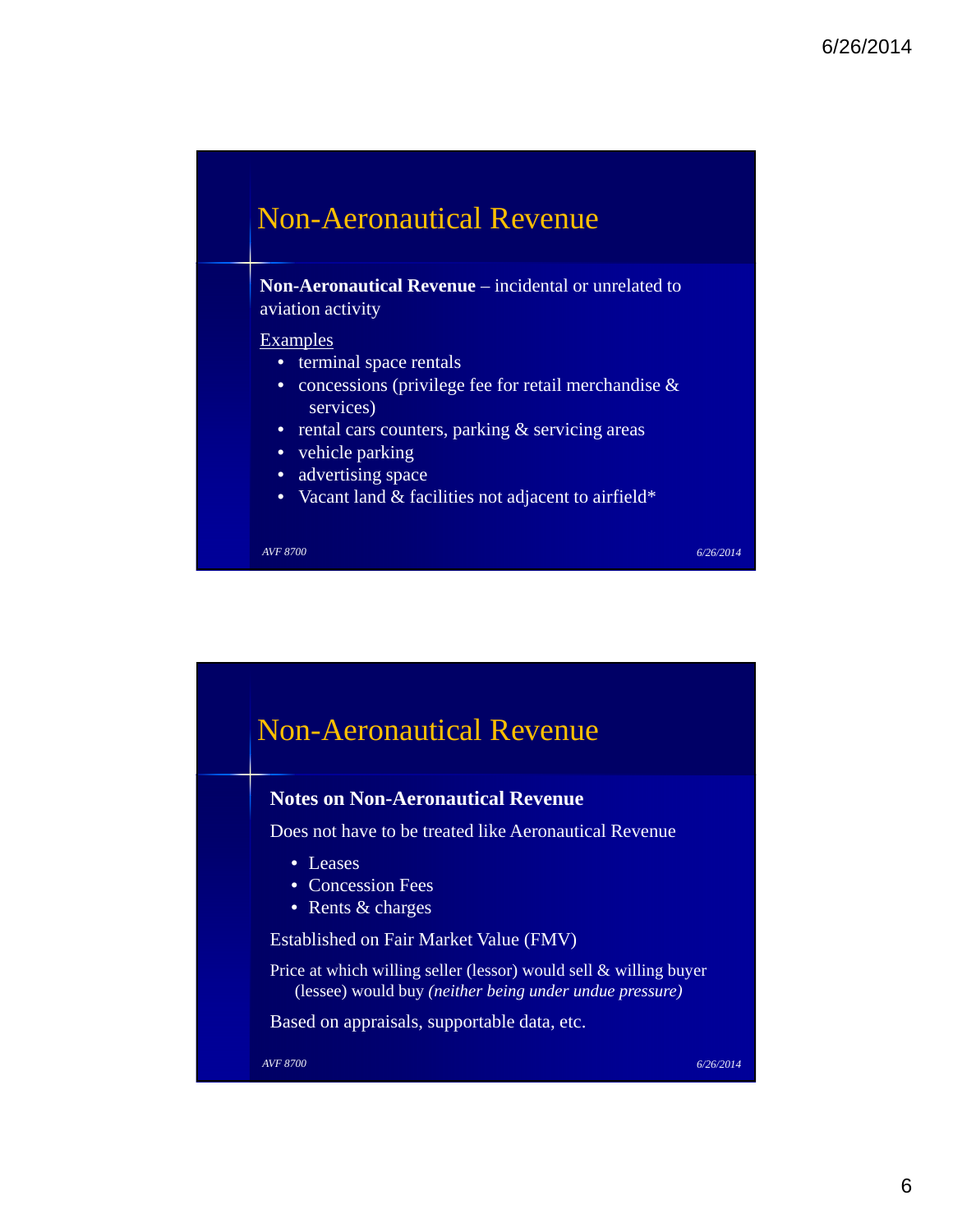

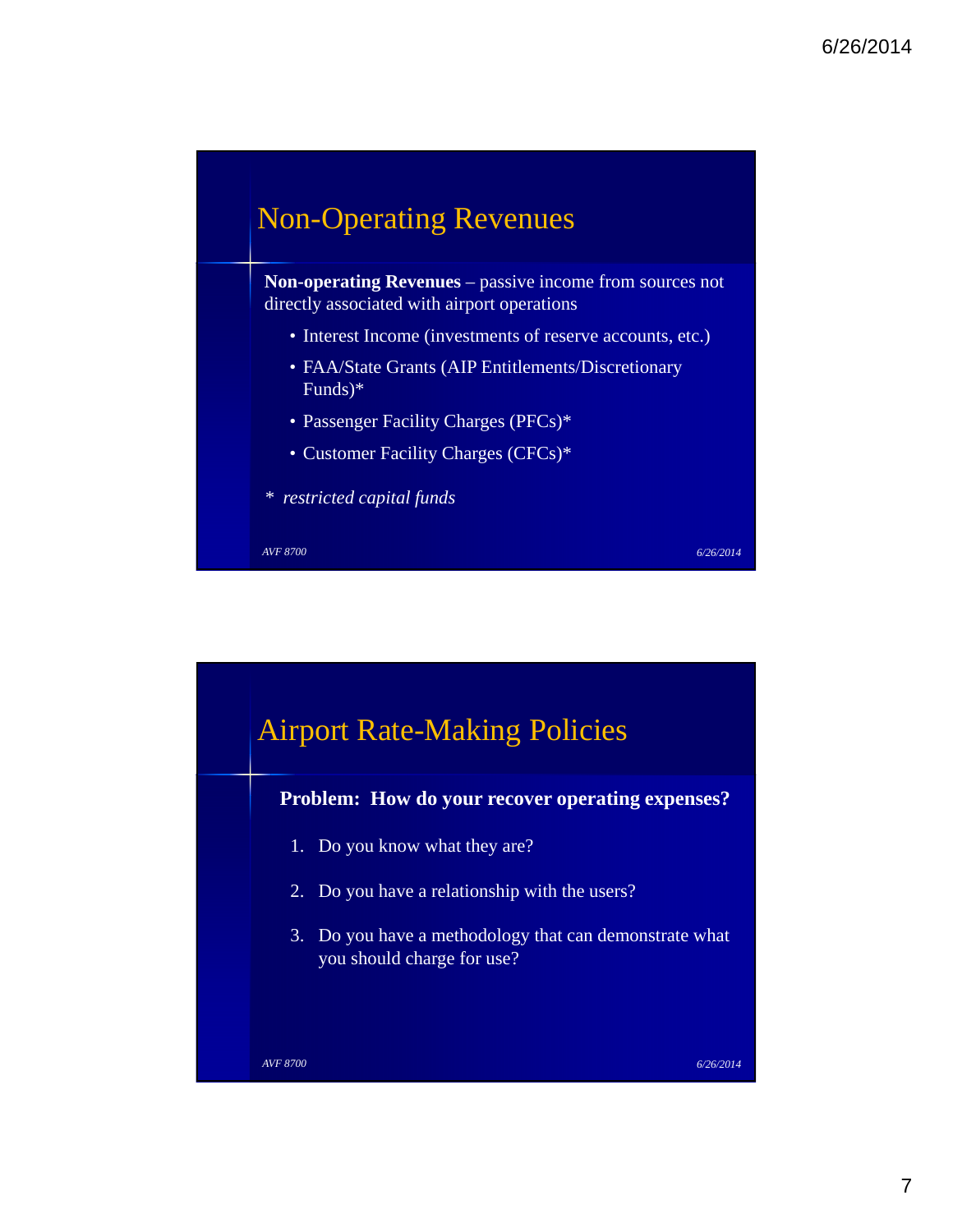

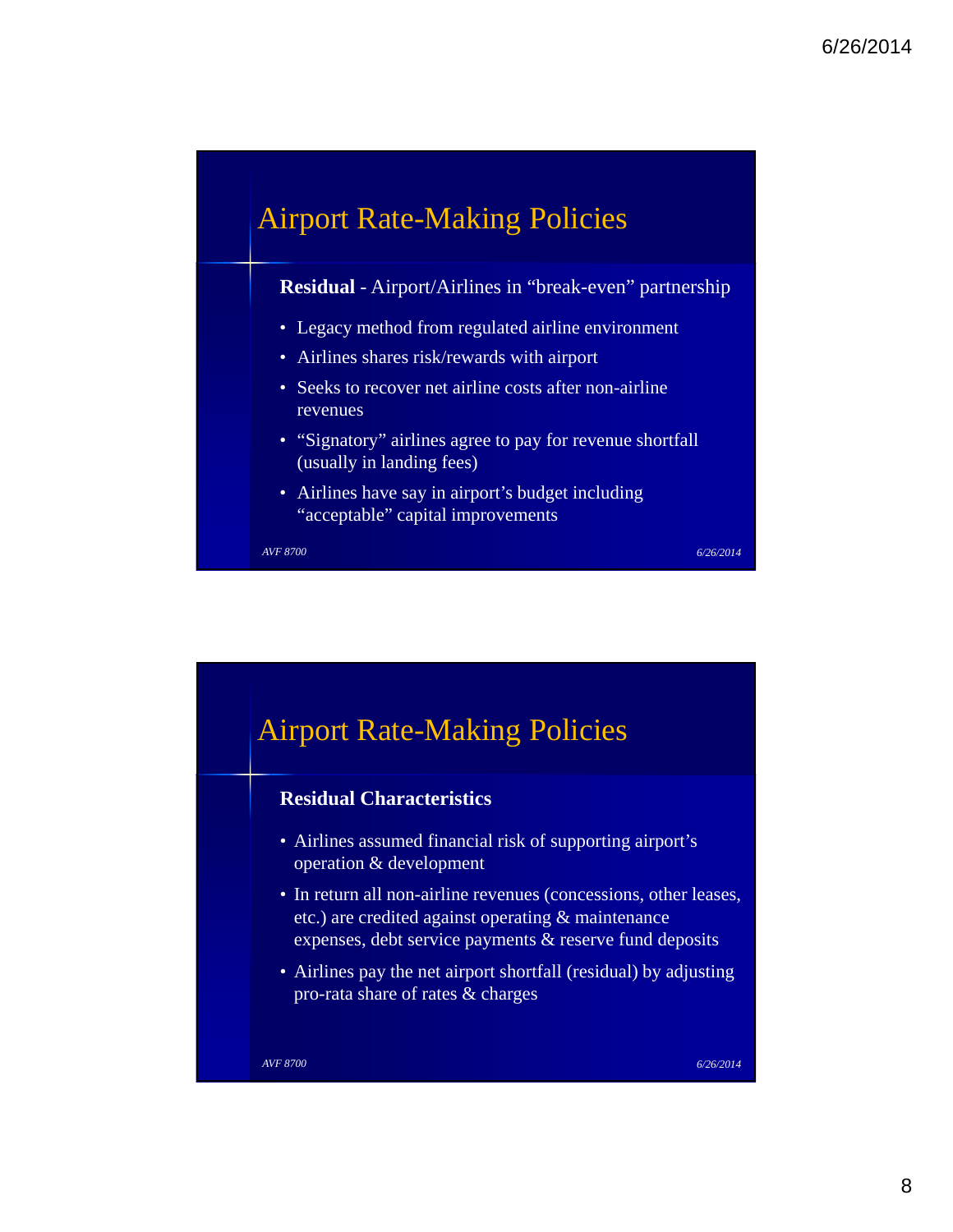

# Airport Rate-Making Policies

#### **Residual Rate Example**

|                               | <b>Base Case</b> | <b>Bad Times</b> | <b>Good times</b> |
|-------------------------------|------------------|------------------|-------------------|
|                               | Scenario 1       | Scenario 2       | Scenario 3        |
| <b>Operating Expenses</b>     | 1.150.000        | 1.350.000        | 1.000.000         |
| Debt Service                  | 200,000          | 200,000          | 200,000           |
| <b>Debt Reserve</b>           | 50,000           | 50,000           | 50,000            |
| <b>Total Expenses</b>         | 1,400,000        | 1.600,000        | 1,250,000         |
| <b>Non-Airline Income</b>     | 500,000          | 400.000          | 650,000           |
| Net Airline Requirement       | 900,000          | 1,200,000        | 600,000           |
| Est. Landed Weight $(x1,000)$ | 100,000          | 100,000          | 100,000           |
| Landing Fee $(per 1,000)$     | 9.00             | 12.00            | 6.00              |
| AVF 8700                      |                  |                  | 6/26/2014         |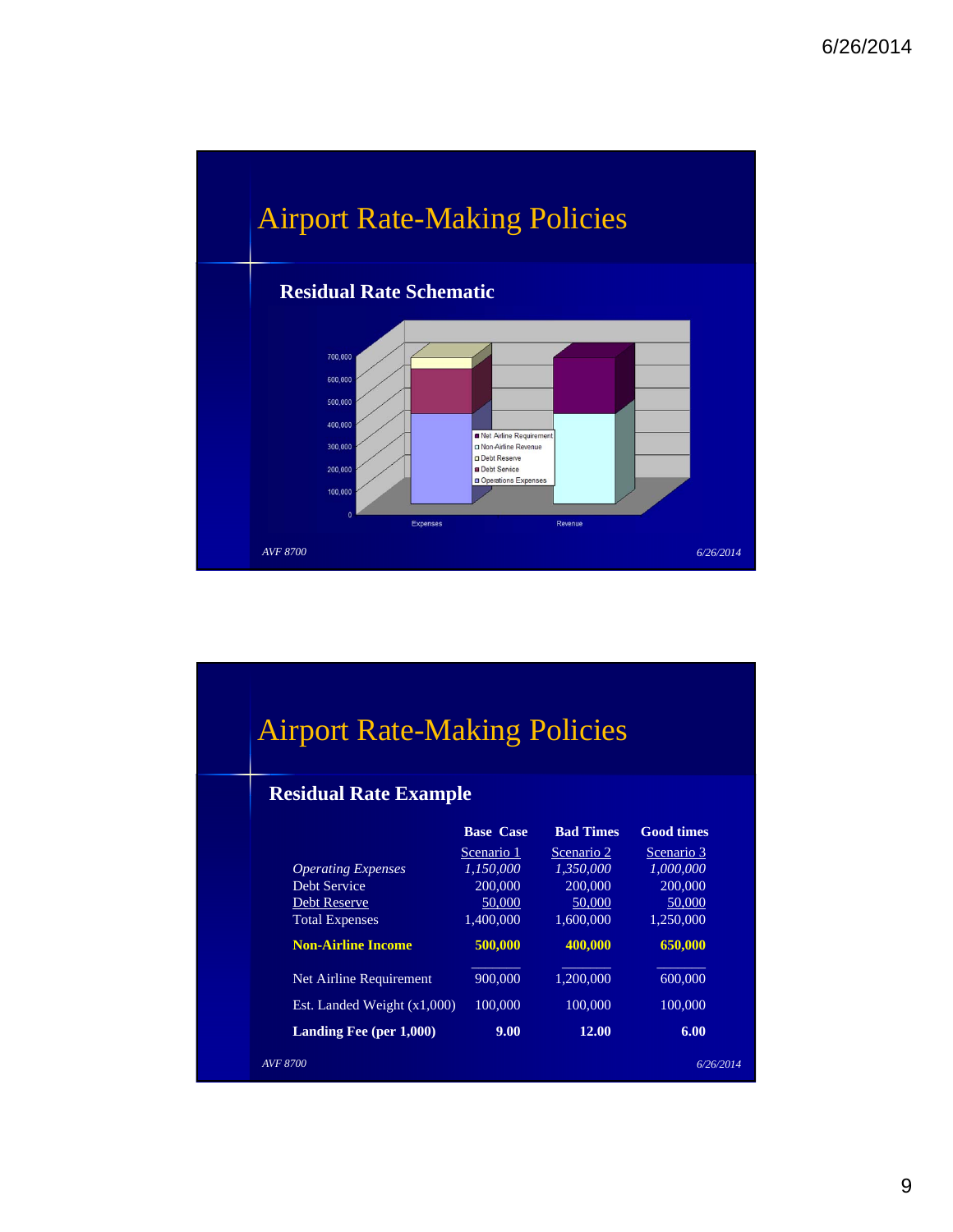## Airport Rate-Making Policies

#### **What's wrong with this picture?**

- Airlines would support major capital improvement projects by acting as guarantor for debt (i.e., bonds)
- Airlines that sign agreement are considered "signatory" (others are "non-signatory")
- Signatory airlines are also provided opportunity to approve or disapprove major construction projects or other expenses as "majority-in-interest" (MII) airlines if it would affect rates & charges (leading to "Fortress Hubs")

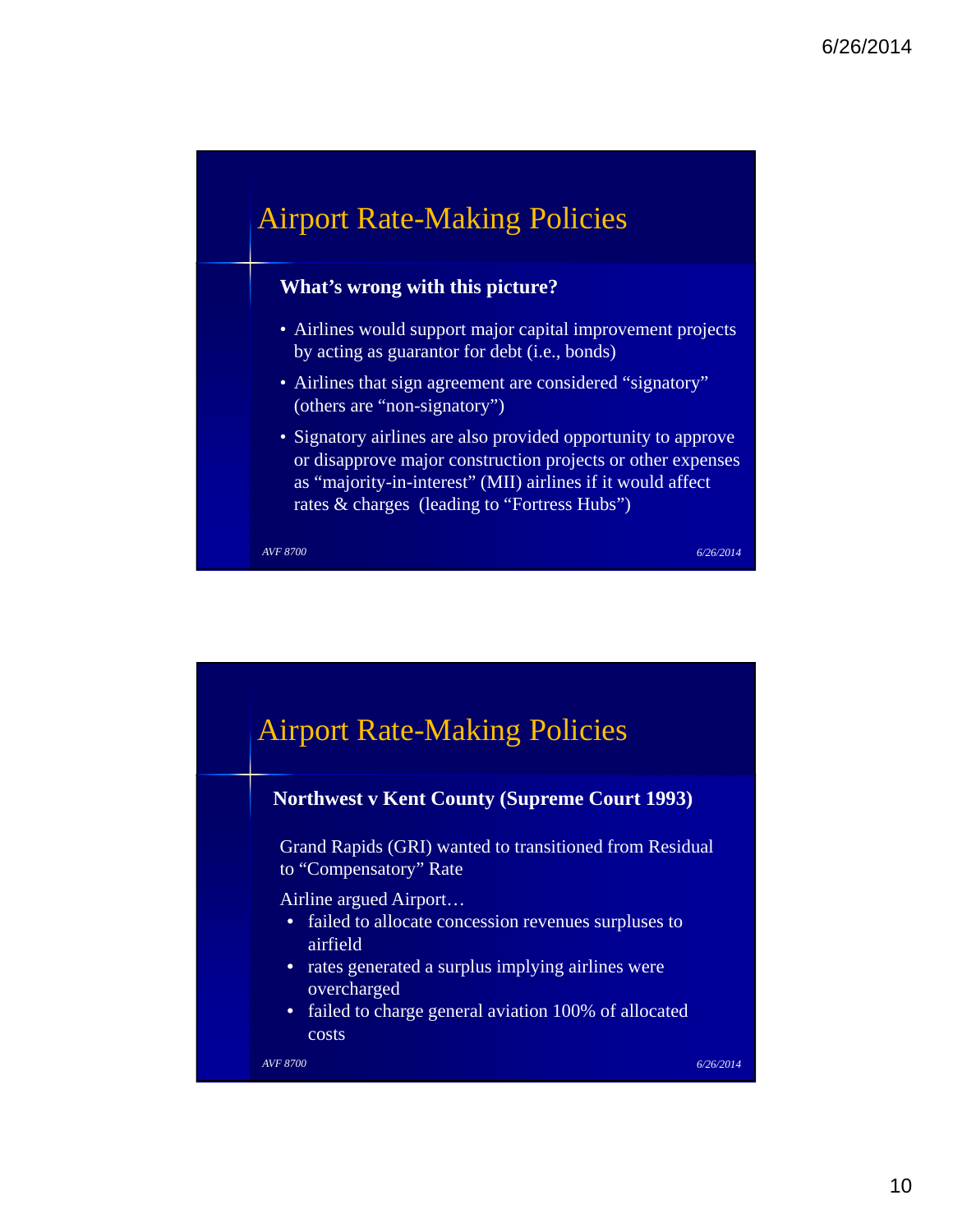

U.S. Supreme Court found GRR's rates were reasonable since there was approximation of charges for direct use of facilities and established a "test" for future policy

#### Rates must be:

- 1.Fair and reasonable
	- based on fair approximation of facility's use
	- not excessive in relation to benefits conferred
- 2. does not interfere with interstate commerce
- 3. non-discriminatory

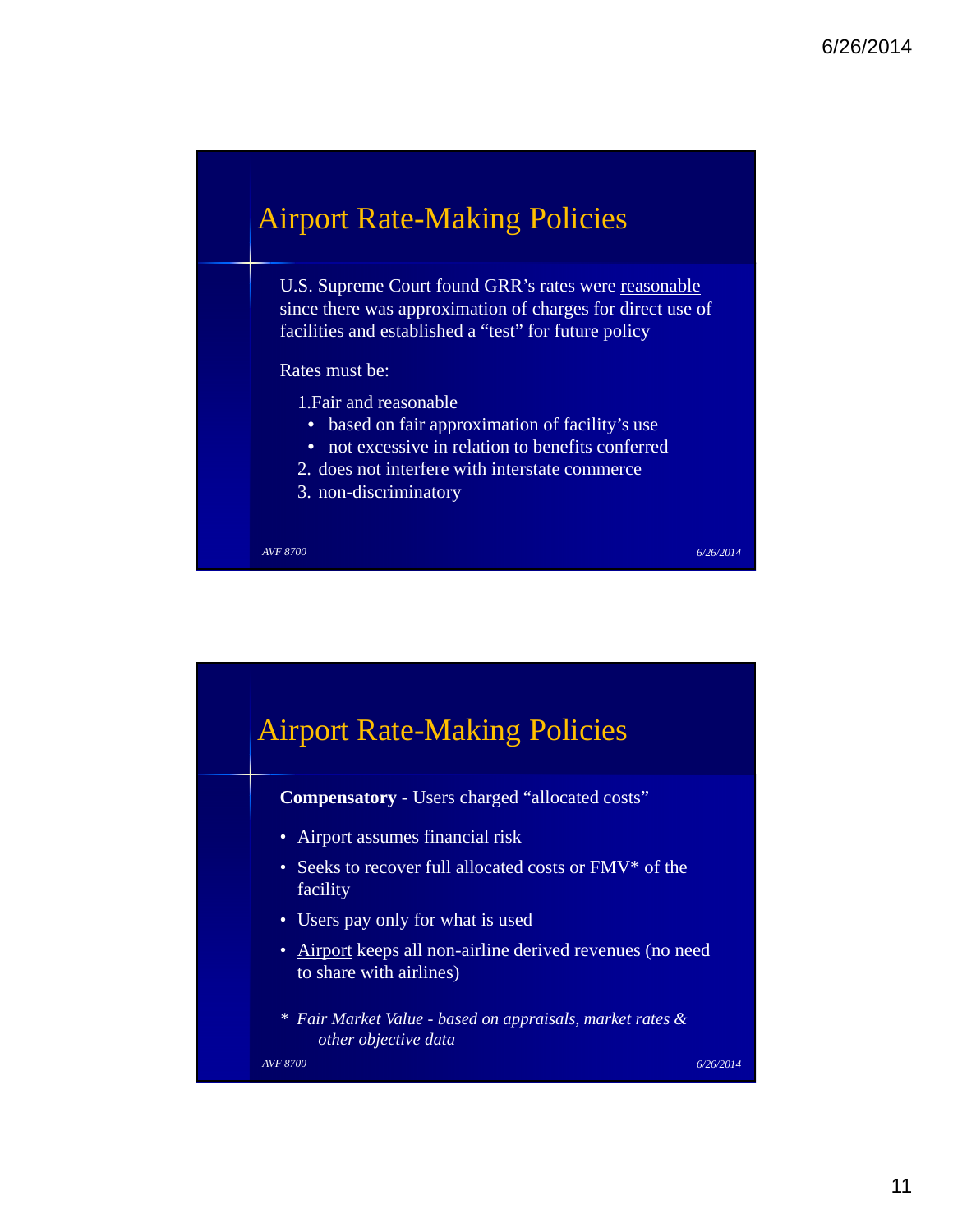

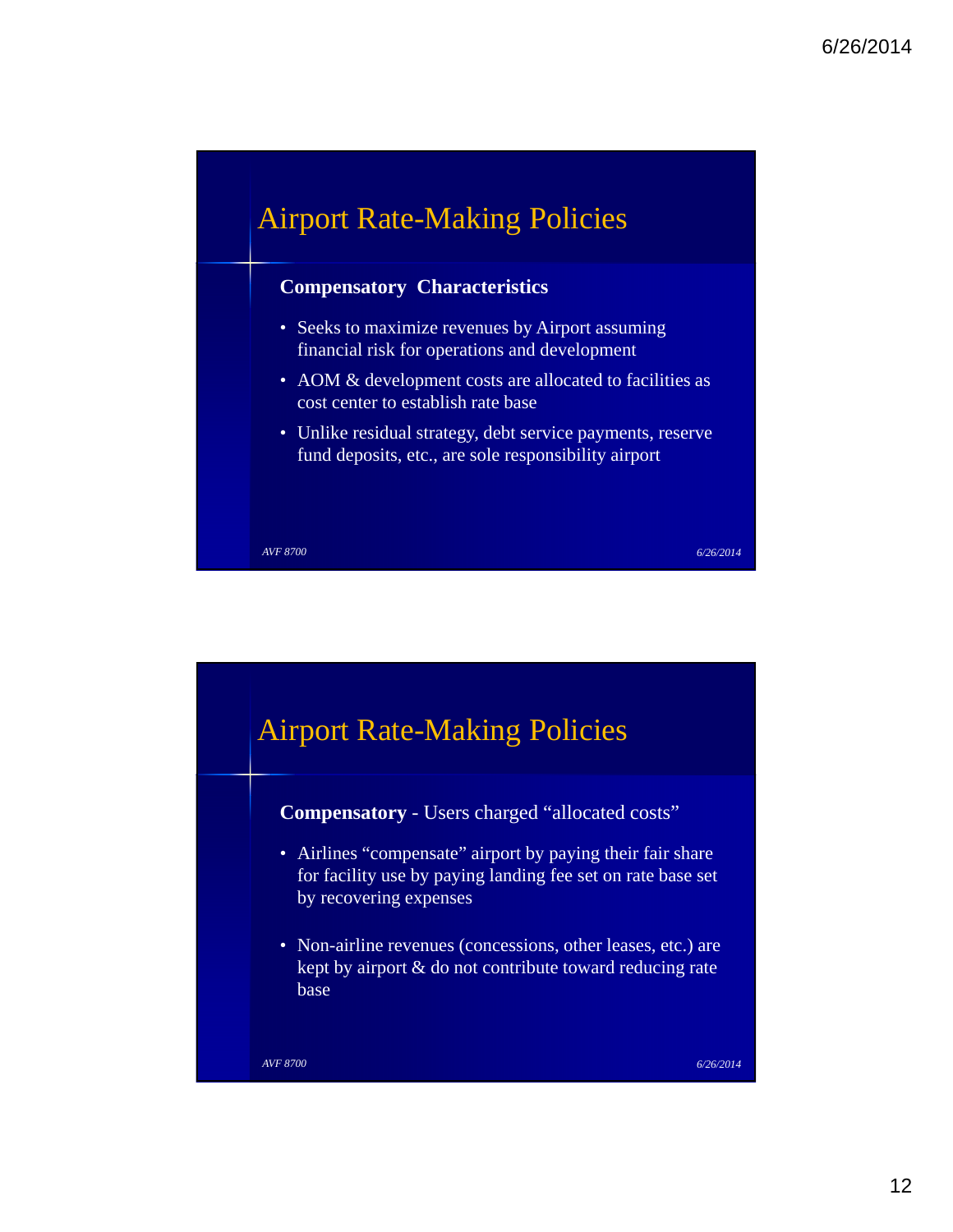

|                                  | <b>Airport Rate-Making Policies</b> |                   |  |  |  |  |
|----------------------------------|-------------------------------------|-------------------|--|--|--|--|
|                                  |                                     |                   |  |  |  |  |
|                                  |                                     |                   |  |  |  |  |
|                                  |                                     |                   |  |  |  |  |
| <b>Compensatory Rate Example</b> |                                     |                   |  |  |  |  |
| <b>Base Case</b>                 | <b>Bad Times</b>                    | <b>Good times</b> |  |  |  |  |
| Scenario 1                       | Scenario 2                          | Scenario 3        |  |  |  |  |
|                                  |                                     |                   |  |  |  |  |
| 350,000                          | 350,000                             | 350,000           |  |  |  |  |
| 150,000                          | 150,000                             | 100,000           |  |  |  |  |
| 50,000                           | 50,000                              | 50,000            |  |  |  |  |
| 250,000                          | 450,000                             | 150,000           |  |  |  |  |
| 350,000                          | 350,000                             | 350,000           |  |  |  |  |
| 1,150,000                        | 1,350,000                           | 1,000,000         |  |  |  |  |
| 100,000                          | 100,000                             | 100,000           |  |  |  |  |
| 11.50                            | 13.50                               | 10.00             |  |  |  |  |
|                                  |                                     |                   |  |  |  |  |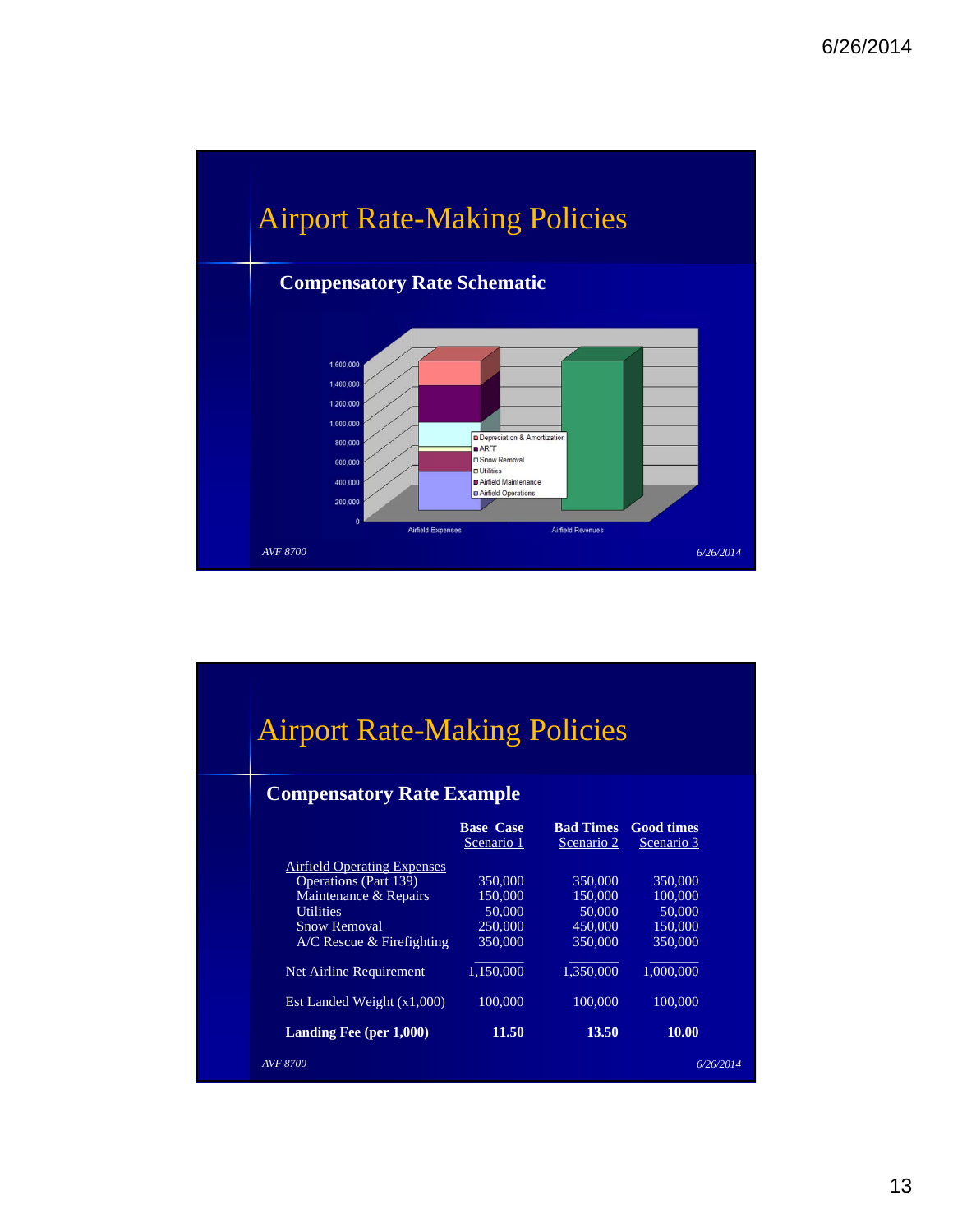## Airport Rate-Making Policies

#### **Hybrid Methodology**

Generally compensatory but retains certain residual features

Direct operational cost centers set up for facilities which generate revenue airfield, terminal, & equipment (loading bridges, bag claim)

In return, a portion of some non-aeronautical revenues shared with airlines (rental cars, secured side concessions, etc.)

Revenue from non-signatory airlines also help reduce allocated costs

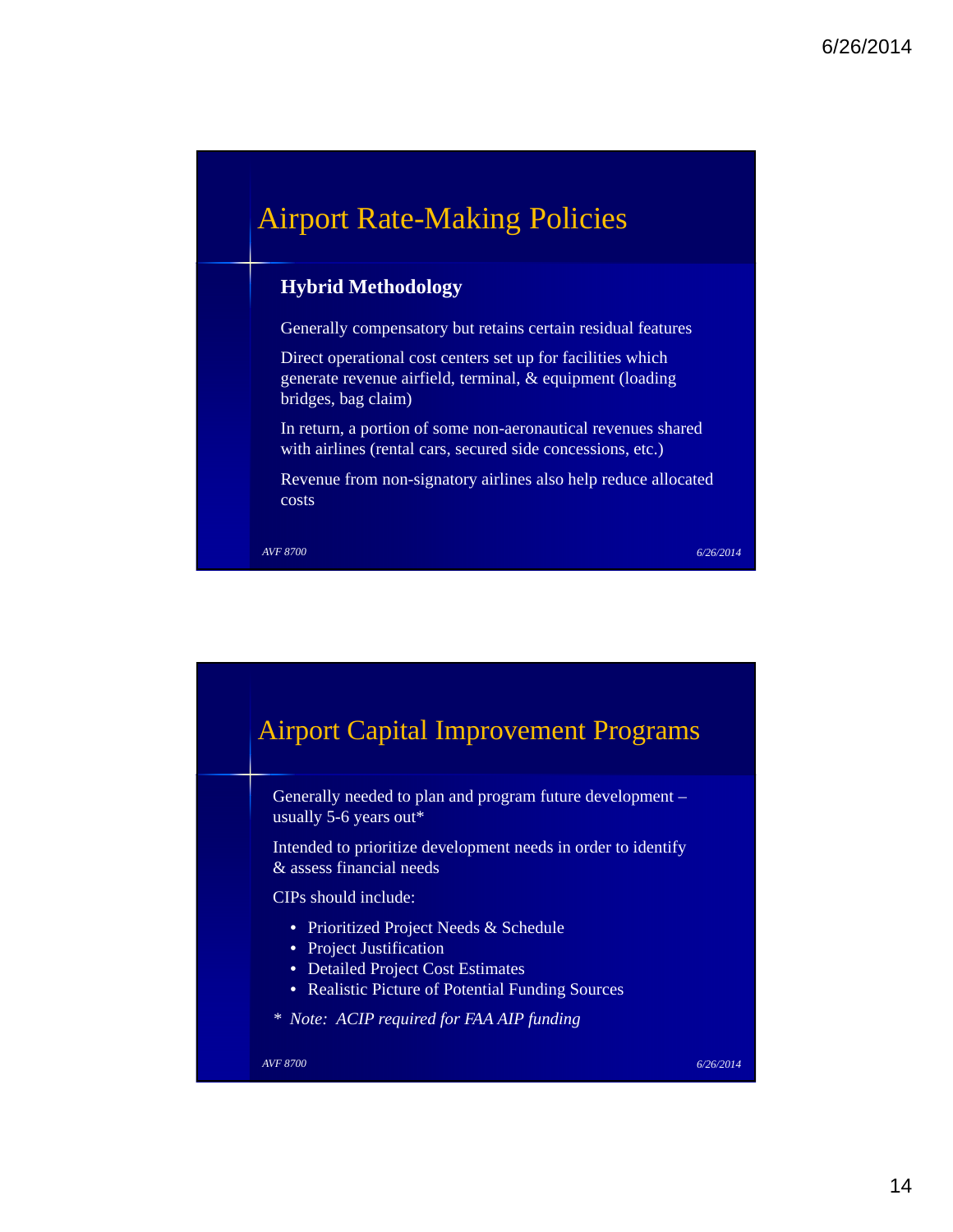

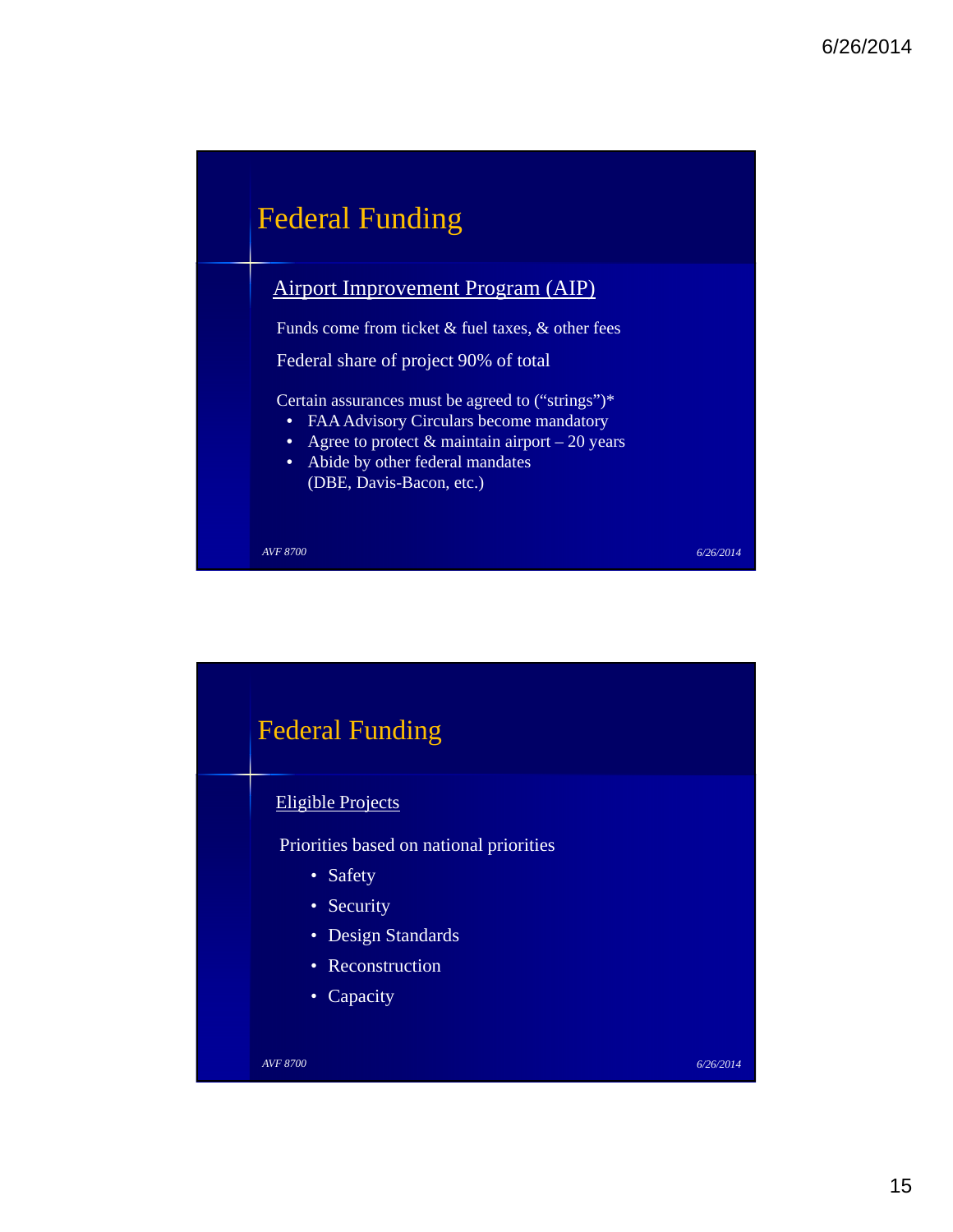

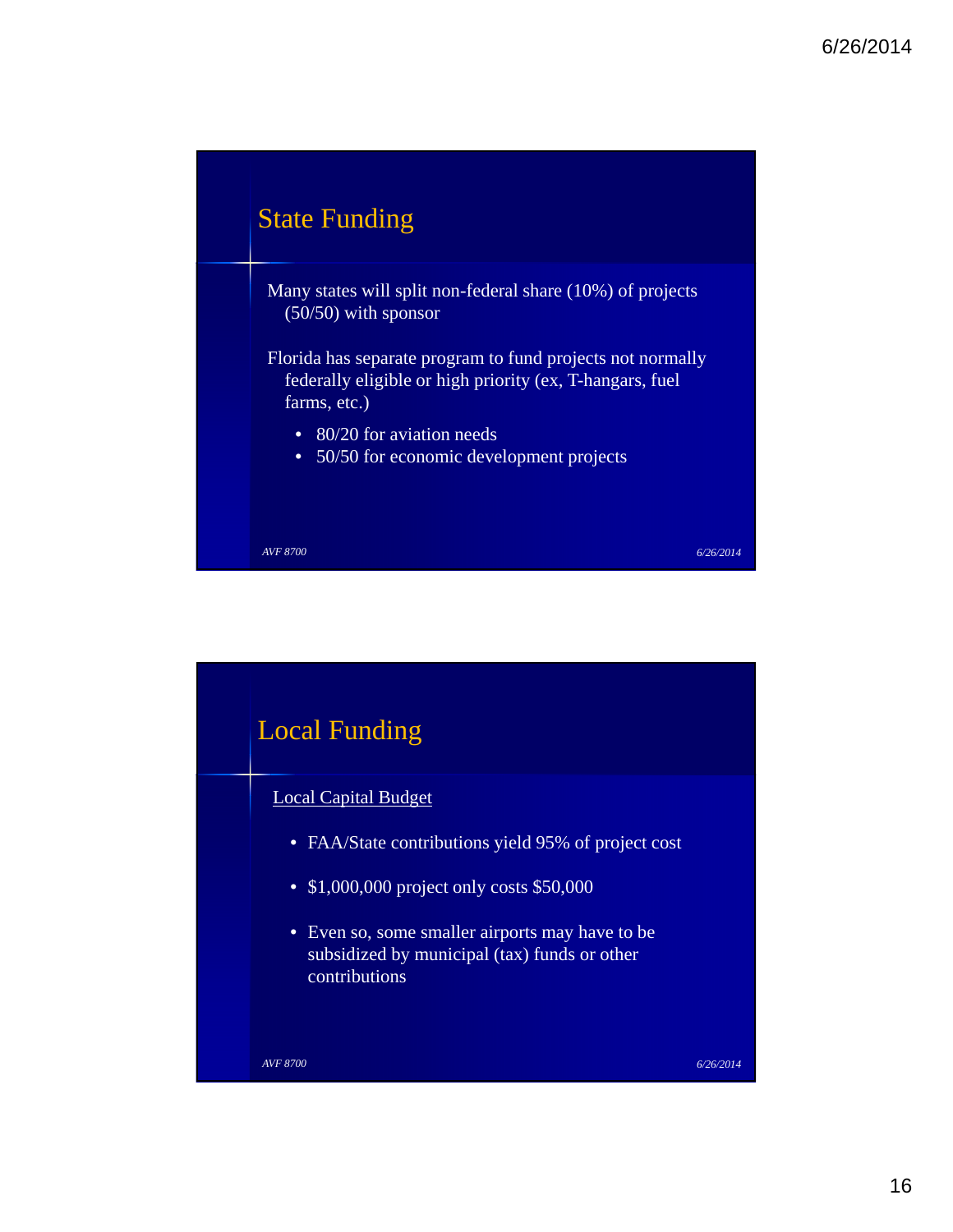

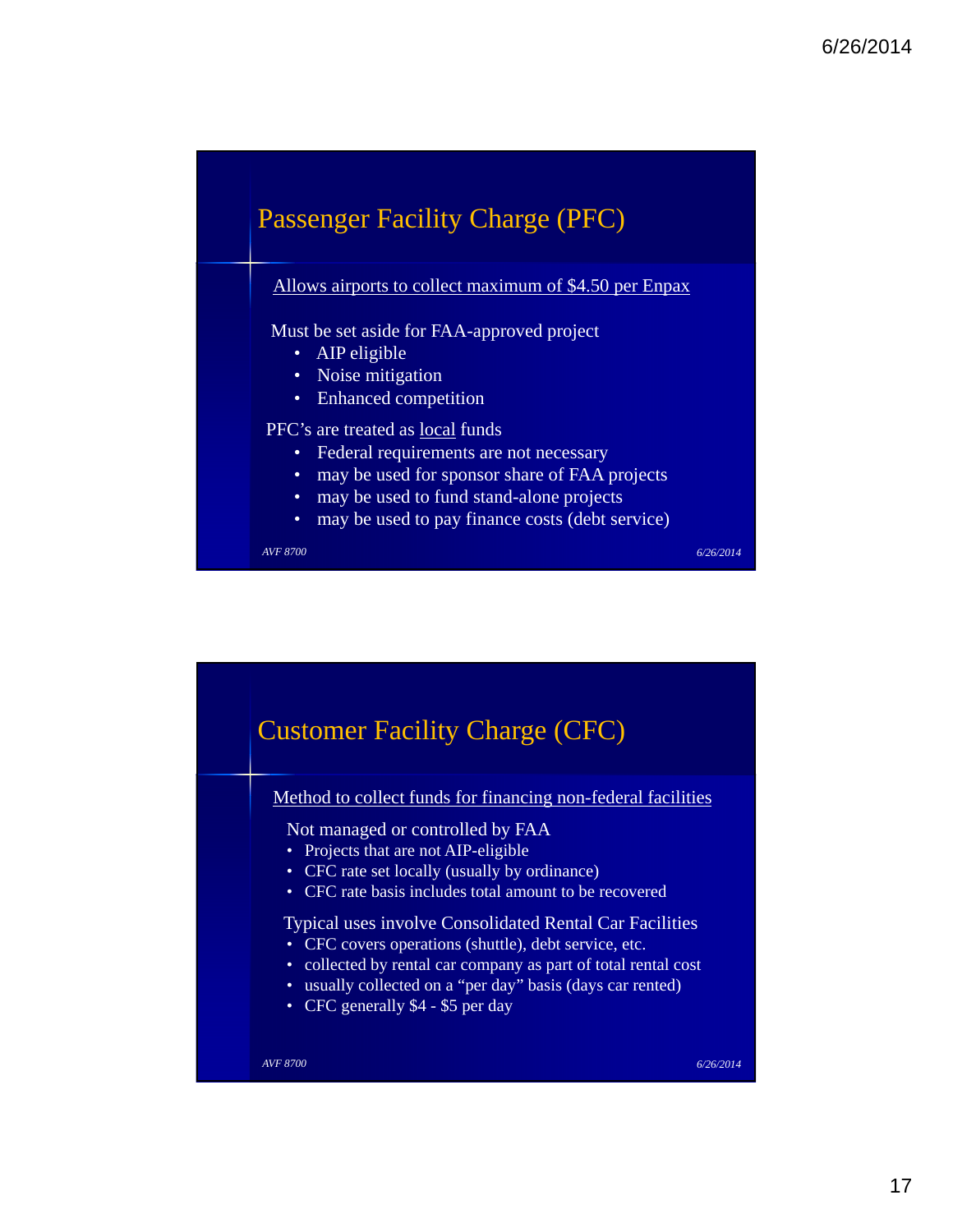

Used primarily for LARGE capital projects too large/risky for any single investor

debt "syndicated" among many investors

based on airport's creditworthiness

bonding capability based on a number of factors

- Airline service & traffic characteristics
- Airport rates & charges
- Community's economic base
- Current finances and debt
- Current senior airport management

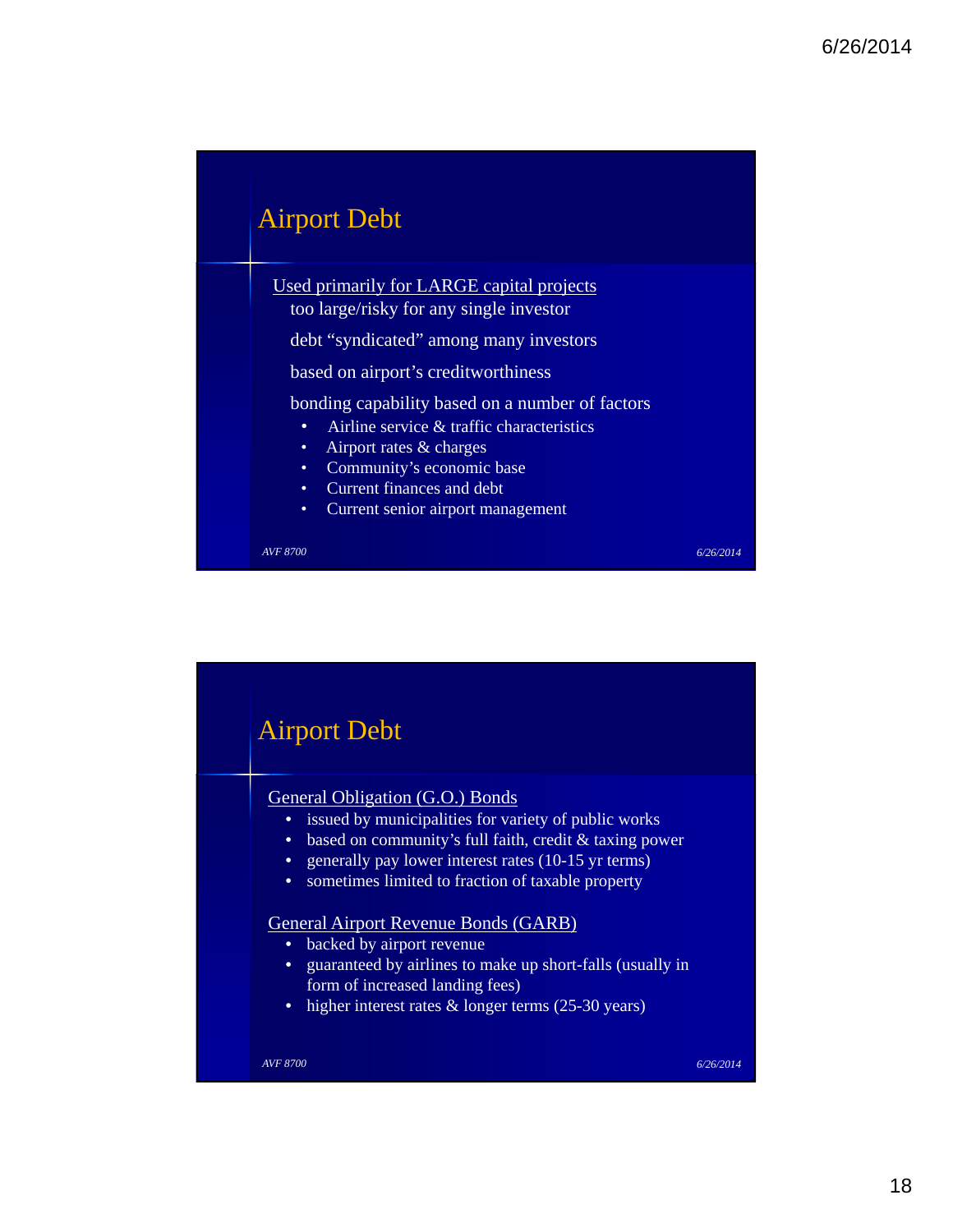

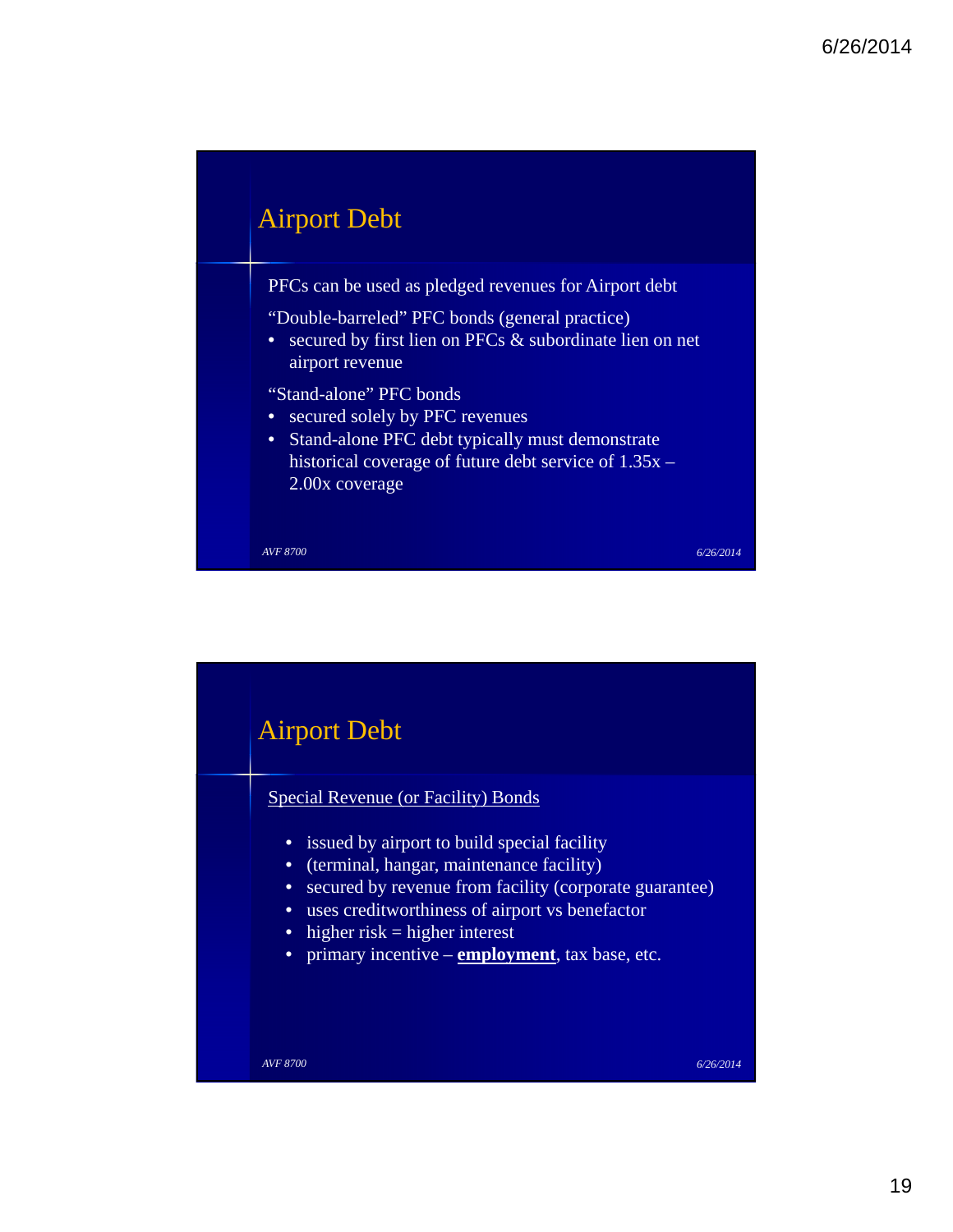

Fairly common for revenue-producing facilities

• hangars & other buildings

Public-private partnership

- Public provides infrastructure (land, utilities, etc.)
- Private sector provides financing for development
- Public takes over at end of term

For larger infrastructure needs – full privatization

- Private sector leases whole terminal (or airport)
- Fully responsible for development & operation
- Public receives guaranteed income plus % of profit